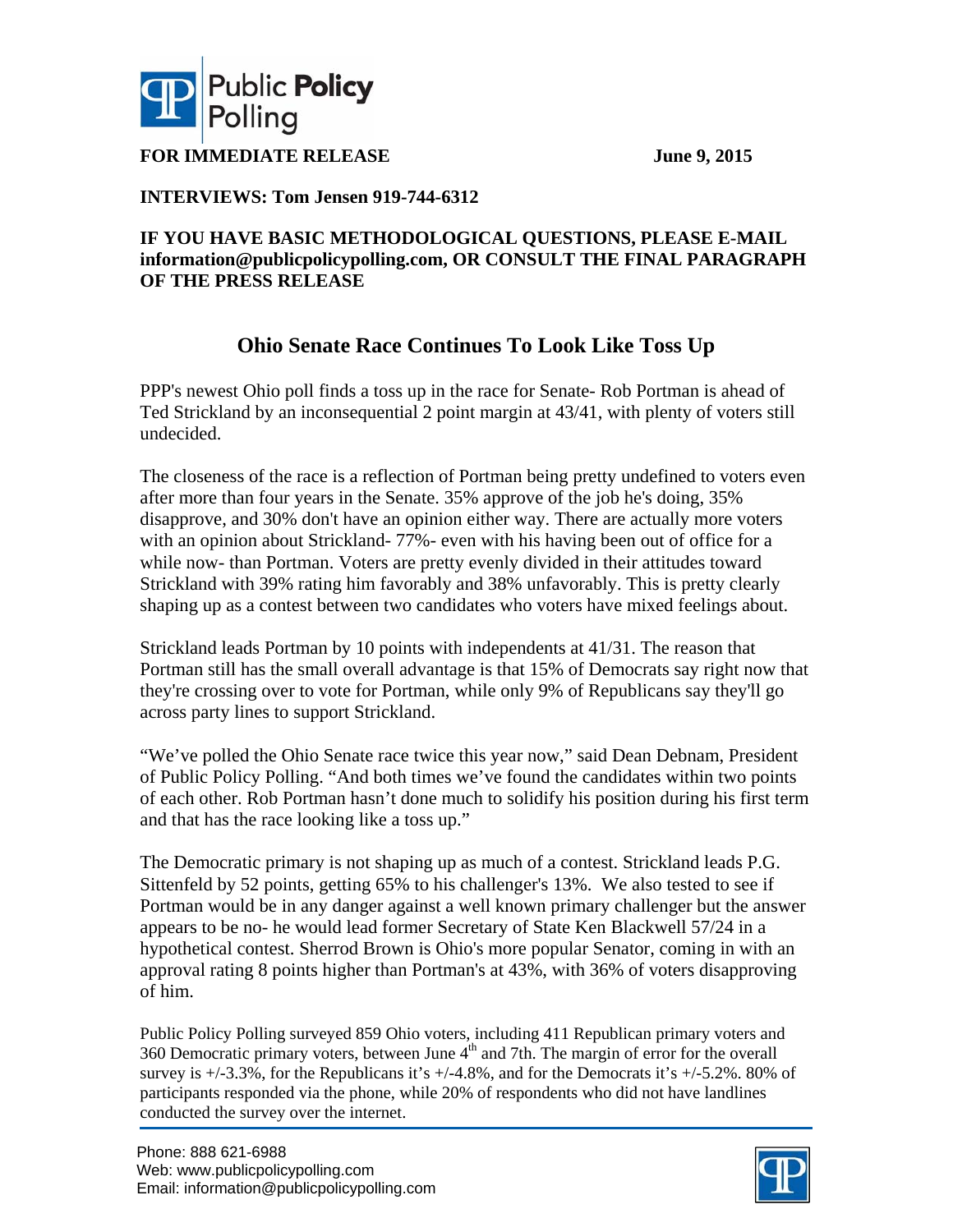

# **Ohio Survey Results**

| Q1 | Do you approve or disapprove of Senator<br>Sherrod Brown's job performance?                                                       |  |
|----|-----------------------------------------------------------------------------------------------------------------------------------|--|
|    |                                                                                                                                   |  |
|    |                                                                                                                                   |  |
|    |                                                                                                                                   |  |
| Q2 | Do you approve or disapprove of Senator Rob<br>Portman's job performance?                                                         |  |
|    |                                                                                                                                   |  |
|    |                                                                                                                                   |  |
|    |                                                                                                                                   |  |
| Q3 | Do you have a favorable or unfavorable opinion<br>of Ken Blackwell?                                                               |  |
|    |                                                                                                                                   |  |
|    |                                                                                                                                   |  |
|    |                                                                                                                                   |  |
| Q4 | Do you have a favorable or unfavorable opinion<br>of P.G. Sittenfeld?                                                             |  |
|    |                                                                                                                                   |  |
|    |                                                                                                                                   |  |
|    |                                                                                                                                   |  |
| Q5 | Do you have a favorable or unfavorable opinion<br>of Ted Strickland?                                                              |  |
|    |                                                                                                                                   |  |
|    |                                                                                                                                   |  |
|    |                                                                                                                                   |  |
| Q6 | If the candidates for US Senate next year were<br>Republican Rob Portman and Democrat P.G.<br>Sittenfeld, who would you vote for? |  |
|    |                                                                                                                                   |  |
|    |                                                                                                                                   |  |
|    |                                                                                                                                   |  |
|    |                                                                                                                                   |  |

| Q7  | If the candidates for US Senate next year were<br>Republican Rob Portman and Democrat Ted<br>Strickland, who would you vote for?   |    |
|-----|------------------------------------------------------------------------------------------------------------------------------------|----|
|     |                                                                                                                                    |    |
|     |                                                                                                                                    |    |
|     |                                                                                                                                    |    |
| Q8  | If the candidates for US Senate next year were<br>Republican Ken Blackwell and Democrat Ted<br>Strickland, who would you vote for? |    |
|     |                                                                                                                                    |    |
|     |                                                                                                                                    |    |
|     |                                                                                                                                    |    |
| q9  | In the last presidential election, did you vote for<br>Barack Obama or Mitt Romney?                                                |    |
|     |                                                                                                                                    |    |
|     |                                                                                                                                    |    |
|     | Someone else / Don't remember                                                                                                      | 8% |
|     | Q10 Would you describe yourself as very liberal,<br>somewhat liberal, moderate, somewhat<br>conservative, or very conservative?    |    |
|     |                                                                                                                                    |    |
|     |                                                                                                                                    |    |
|     |                                                                                                                                    |    |
|     |                                                                                                                                    |    |
|     |                                                                                                                                    |    |
| a11 | If you are a woman, press 1. If a man, press 2.                                                                                    |    |
|     |                                                                                                                                    |    |
|     |                                                                                                                                    |    |
| q12 | If you are a Democrat, press 1. If a Republican,<br>press 2. If you are an independent or identify<br>with another party, press 3. |    |
|     |                                                                                                                                    |    |
|     |                                                                                                                                    |    |

3020 Highwoods Blvd. Raleigh, NC 27604 information@publicpolicypolling.com / 888 621-6988



 <sup>23%</sup> *Independent / Other*........................................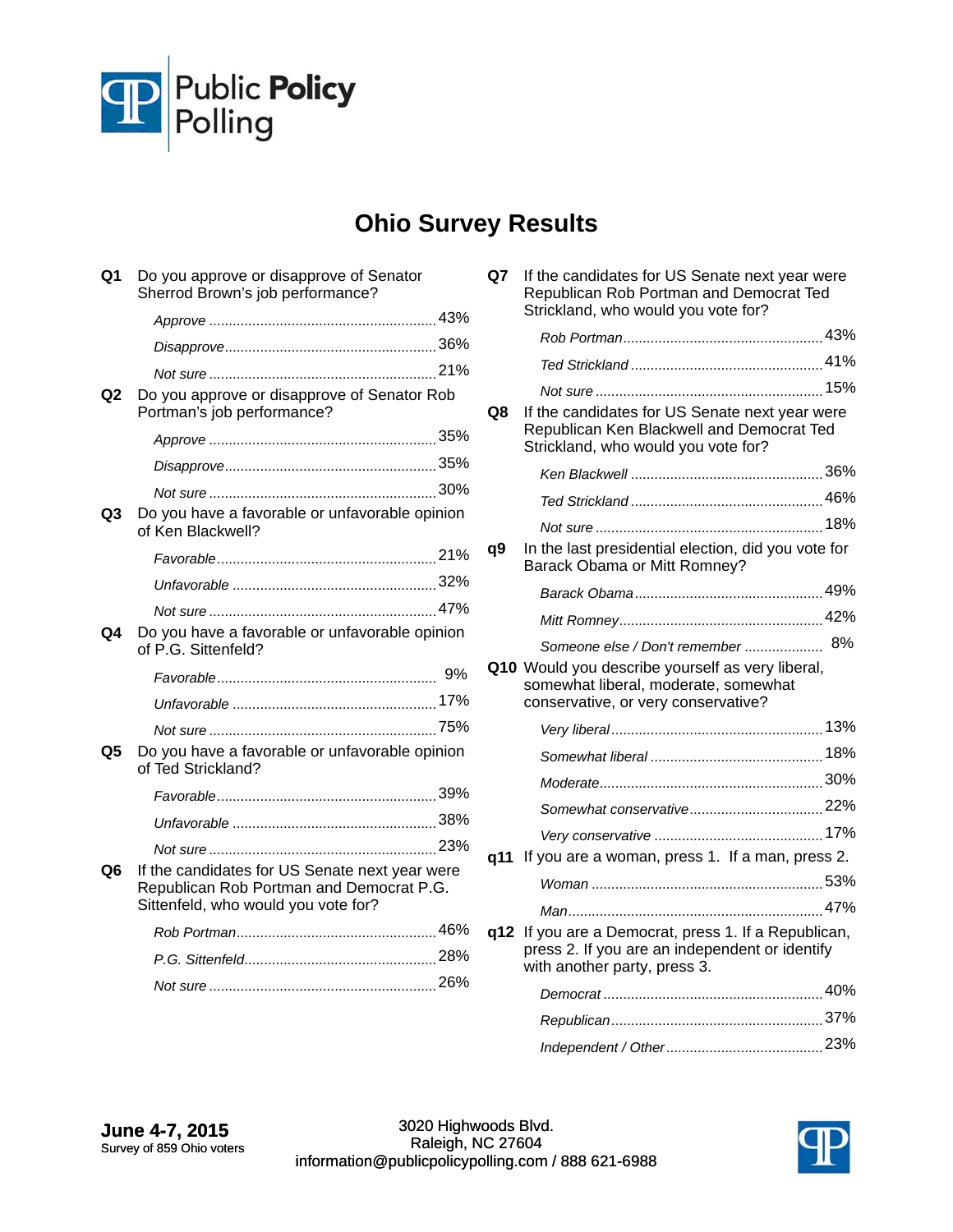

| Q13 If you are white, press 1. If African American, |
|-----------------------------------------------------|
| press 2. If other, press 3.                         |

| Q14 If you are 18 to 29 years old, press 1. If 30 to<br>45, press 2. If 46 to 65, press 3. If you are older<br>than 65, press 4. |     |  |  |  |  |
|----------------------------------------------------------------------------------------------------------------------------------|-----|--|--|--|--|
|                                                                                                                                  |     |  |  |  |  |
|                                                                                                                                  |     |  |  |  |  |
|                                                                                                                                  |     |  |  |  |  |
|                                                                                                                                  |     |  |  |  |  |
| Q15 Mode                                                                                                                         |     |  |  |  |  |
|                                                                                                                                  |     |  |  |  |  |
|                                                                                                                                  | 20% |  |  |  |  |
|                                                                                                                                  |     |  |  |  |  |

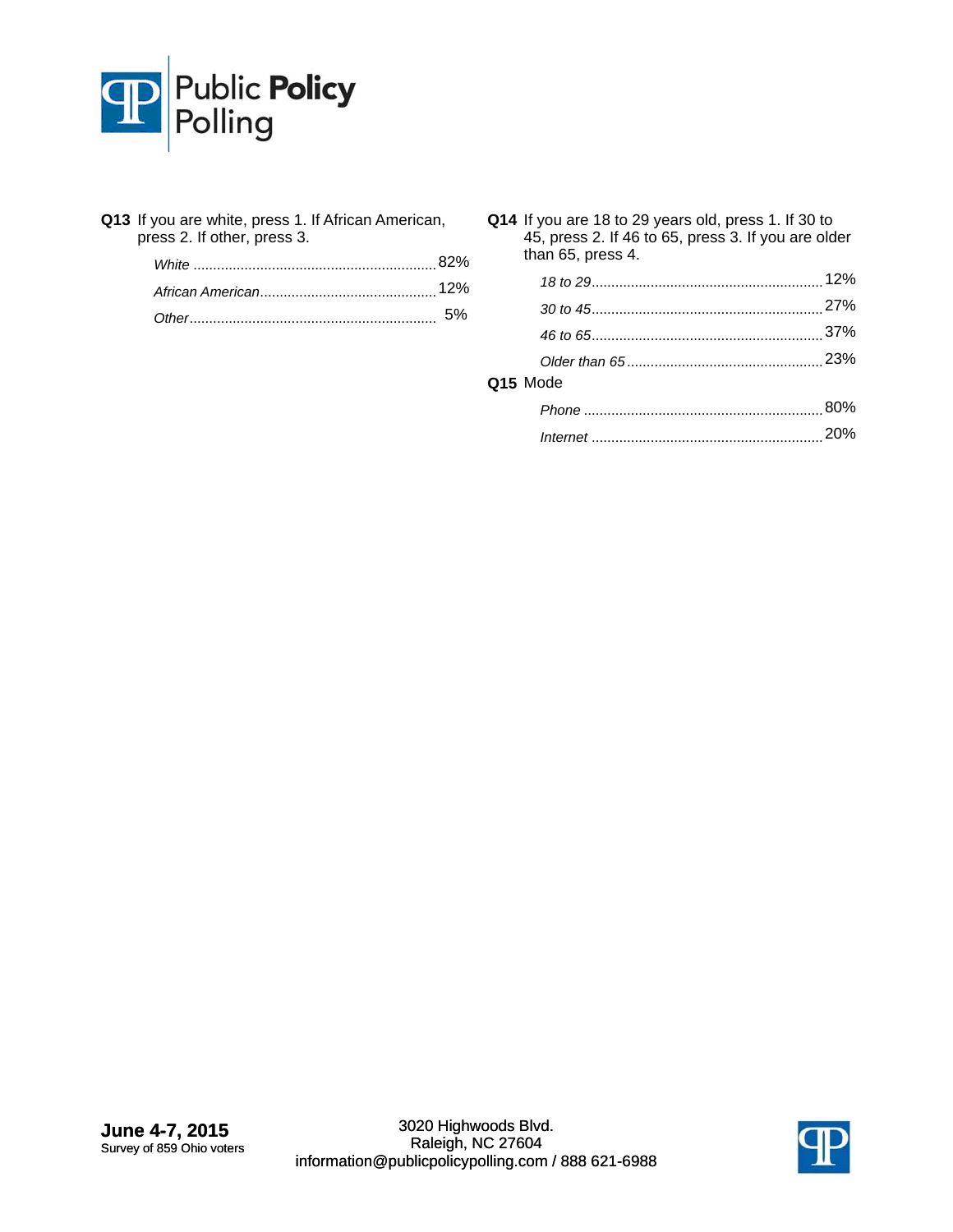

|                       |      | <b>2012 Vote</b> |     |                                                    |
|-----------------------|------|------------------|-----|----------------------------------------------------|
|                       | Base | <b>Barack</b>    |     | Mitt Someone else /<br>Obama Romney Don't remember |
| <b>Brown Approval</b> |      |                  |     |                                                    |
| Approve 43%           |      | 69%              | 14% | 33%                                                |
| Disapprove 36%        |      | 15%              | 61% | 27%                                                |
| Not sure 21%          |      | 16%              | 24% | 40%                                                |

|                         |             | <b>2012 Vote</b> |             |                                               |
|-------------------------|-------------|------------------|-------------|-----------------------------------------------|
|                         | <b>Base</b> | <b>Barack</b>    | <b>Mitt</b> | Someone else /<br>Obama Romney Don't remember |
| <b>Portman Approval</b> |             |                  |             |                                               |
| Approve 35%             |             | 22%              | 55%         | 13%                                           |
| Disapprove 35%          |             | 47%              | 22%         | 30%                                           |
| Not sure 30%            |             | 31%              | 23%         | 58%                                           |

|                               |             | <b>2012 Vote</b> |     |                                                    |
|-------------------------------|-------------|------------------|-----|----------------------------------------------------|
|                               | <b>Base</b> | <b>Barack</b>    |     | Mitt Someone else /<br>Obama Romney Don't remember |
| <b>Blackwell Favorability</b> |             |                  |     |                                                    |
| Favorable 21%                 |             | 12%              | 33% | 12%                                                |
| Unfavorable 32%               |             | 43%              | 22% | 22%                                                |
| Not sure 47%                  |             | 46%              | 45% | 66%                                                |

|                                |      | <b>2012 Vote</b> |        |                                                   |
|--------------------------------|------|------------------|--------|---------------------------------------------------|
|                                | Base | <b>Barack</b>    | Mitt I | Someone else /<br>Obama   Romney   Don't remember |
| <b>Sittenfeld Favorability</b> |      |                  |        |                                                   |
| Favorable                      | 9%   | 15%              | 3%     |                                                   |
| Unfavorable 17%                |      | 16%              | 19%    | 12%                                               |
| Not sure 75%                   |      | 69%              | 78%    | 88%                                               |

|                                |             | <b>2012 Vote</b> |             |                                               |
|--------------------------------|-------------|------------------|-------------|-----------------------------------------------|
|                                | <b>Base</b> | <b>Barack</b>    | <b>Mitt</b> | Someone else /<br>Obama Romney Don't remember |
| <b>Strickland Favorability</b> |             |                  |             |                                               |
| Favorable 39%                  |             | 62%              | 17%         | 16%                                           |
| Unfavorable 38%                |             | 20%              | 60%         | 33%                                           |
| Not sure 23%                   |             | 18%              | 23%         | 52%                                           |

|                     |             | <b>2012 Vote</b> |             |                                               |
|---------------------|-------------|------------------|-------------|-----------------------------------------------|
|                     | <b>Base</b> | <b>Barack</b>    | <b>Mitt</b> | Someone else /<br>Obama Romney Don't remember |
| Portman/Sittenfeld  |             |                  |             |                                               |
| Rob Portman 46%     |             | 17%              | 84%         | 28%                                           |
| P.G. Sittenfeld 28% |             | 52%              | 3%          | 13%                                           |
| Not sure 26%        |             | 31%              | 13%         | 59%                                           |

|                           |             |               | <b>2012 Vote</b> |                                               |  |
|---------------------------|-------------|---------------|------------------|-----------------------------------------------|--|
|                           | <b>Base</b> | <b>Barack</b> | <b>Mitt</b>      | Someone else /<br>Obama Romney Don't remember |  |
| <b>Portman/Strickland</b> |             |               |                  |                                               |  |
| Rob Portman 43%           |             | 12%           | 85%              | 21%                                           |  |
| Ted Strickland 41%        |             | 73%           | 7%               | 26%                                           |  |
| Not sure 15%              |             | 15%           | 8%               | 53%                                           |  |

|                             |      | <b>2012 Vote</b> |     |                                                    |
|-----------------------------|------|------------------|-----|----------------------------------------------------|
|                             | Base | <b>Barack</b>    |     | Mitt Someone else /<br>Obama Romney Don't remember |
| <b>Blackwell/Strickland</b> |      |                  |     |                                                    |
| Ken Blackwell 36%           |      | 7%               | 73% | 19%                                                |
| Ted Strickland 46%          |      | 77%              | 12% | 29%                                                |
| Not sure 18%                |      | 15%              | 15% | 51%                                                |

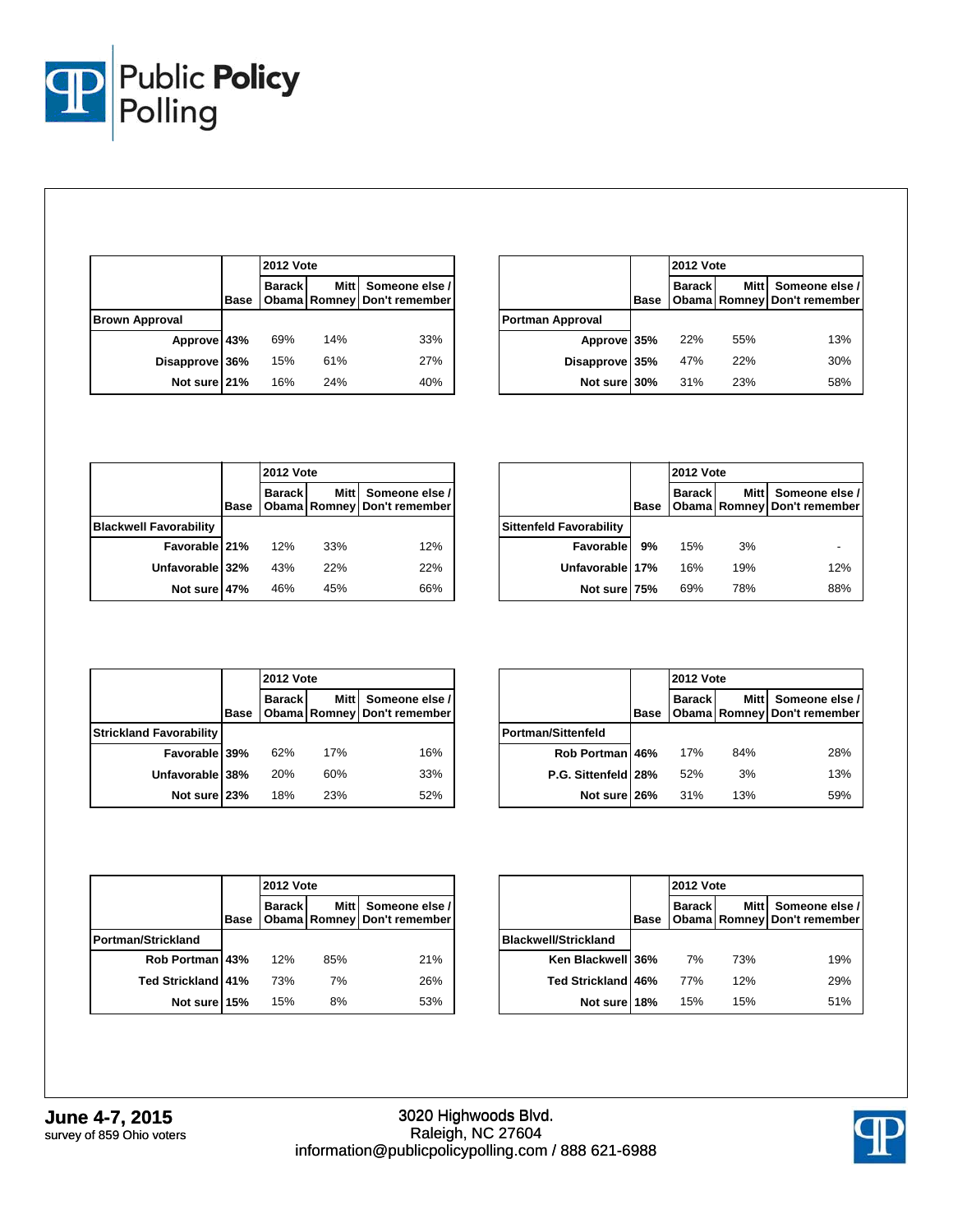

|                       |             | Ideology |               |     |          |                                                    |
|-----------------------|-------------|----------|---------------|-----|----------|----------------------------------------------------|
|                       | <b>Base</b> | liberal  | Very Somewhat |     | Somewhat | Verv<br>liberal Moderate conservative conservative |
| <b>Brown Approval</b> |             |          |               |     |          |                                                    |
| Approve 43%           |             | 70%      | 62%           | 48% | 24%      | 16%                                                |
| Disapprove 36%        |             | 16%      | 15%           | 26% | 51%      | 70%                                                |
| Not sure 21%          |             | 14%      | 23%           | 26% | 25%      | 14%                                                |

|                         |             | Ideology |               |     |                                                        |      |
|-------------------------|-------------|----------|---------------|-----|--------------------------------------------------------|------|
|                         | <b>Base</b> | liberal  | Very Somewhat |     | Somewhat<br>liberal Moderate conservative conservative | Very |
| <b>Portman Approval</b> |             |          |               |     |                                                        |      |
| Approve 35%             |             | 16%      | 21%           | 25% | 51%                                                    | 63%  |
| Disapprove 35%          |             | 54%      | 43%           | 37% | 25%                                                    | 20%  |
| Not sure 30%            |             | 30%      | 36%           | 38% | 25%                                                    | 16%  |

|                               |             |         | Ideology      |     |          |                                                    |  |  |
|-------------------------------|-------------|---------|---------------|-----|----------|----------------------------------------------------|--|--|
|                               | <b>Base</b> | liberal | Very Somewhat |     | Somewhat | Verv<br>liberal Moderate conservative conservative |  |  |
| <b>Blackwell Favorability</b> |             |         |               |     |          |                                                    |  |  |
| Favorable 21%                 |             | 12%     | 7%            | 13% | 30%      | 43%                                                |  |  |
| Unfavorable 32%               |             | 46%     | 42%           | 31% | 26%      | 22%                                                |  |  |
| Not sure 47%                  |             | 42%     | 51%           | 56% | 44%      | 35%                                                |  |  |

|                                |             |         | Ideology             |     |                                                        |      |  |
|--------------------------------|-------------|---------|----------------------|-----|--------------------------------------------------------|------|--|
|                                | <b>Base</b> | liberal | <b>Very Somewhat</b> |     | Somewhat<br>liberal Moderate conservative conservative | Verv |  |
| <b>Sittenfeld Favorability</b> |             |         |                      |     |                                                        |      |  |
| Favorable                      | 9%          | 14%     | 15%                  | 6%  | 5%                                                     | 6%   |  |
| Unfavorable 17%                |             | 15%     | 18%                  | 13% | 22%                                                    | 17%  |  |
| Not sure 75%                   |             | 71%     | 68%                  | 81% | 73%                                                    | 76%  |  |

|                                |             | Ideology |                      |     |                                                        |      |
|--------------------------------|-------------|----------|----------------------|-----|--------------------------------------------------------|------|
|                                | <b>Base</b> | liberal  | <b>Verv Somewhat</b> |     | Somewhat<br>liberal Moderate conservative conservative | Very |
| <b>Strickland Favorability</b> |             |          |                      |     |                                                        |      |
| Favorable 39%                  |             | 58%      | 55%                  | 47% | 18%                                                    | 23%  |
| Unfavorable 38%                |             | 15%      | 27%                  | 29% | 57%                                                    | 58%  |
| Not sure 23%                   |             | 28%      | 18%                  | 24% | 25%                                                    | 19%  |

|                           |             |                 | Ideology |     |                                                        |      |  |  |
|---------------------------|-------------|-----------------|----------|-----|--------------------------------------------------------|------|--|--|
|                           | <b>Base</b> | Verv<br>liberal | Somewhat |     | Somewhat<br>liberal Moderate conservative conservative | Verv |  |  |
| <b>Portman/Sittenfeld</b> |             |                 |          |     |                                                        |      |  |  |
| Rob Portman 46%           |             | 11%             | 25%      | 36% | 71%                                                    | 82%  |  |  |
| P.G. Sittenfeld 28%       |             | 64%             | 45%      | 28% | 8%                                                     | 10%  |  |  |
| Not sure 26%              |             | 25%             | 30%      | 36% | 21%                                                    | 8%   |  |  |

|                           |             |         | Ideoloav      |     |                                                        |      |  |
|---------------------------|-------------|---------|---------------|-----|--------------------------------------------------------|------|--|
|                           | <b>Base</b> | liberal | Very Somewhat |     | Somewhat<br>liberal Moderate conservative conservative | Verv |  |
| Portman/Strickland        |             |         |               |     |                                                        |      |  |
| Rob Portman 43%           |             | 12%     | 15%           | 31% | 75%                                                    | 78%  |  |
| <b>Ted Strickland 41%</b> |             | 72%     | 70%           | 47% | 13%                                                    | 15%  |  |
| Not sure 15%              |             | 16%     | 15%           | 22% | 12%                                                    | 7%   |  |

|                             |             | Ideology        |          |     |                                                        |      |  |
|-----------------------------|-------------|-----------------|----------|-----|--------------------------------------------------------|------|--|
|                             | <b>Base</b> | Very<br>liberal | Somewhat |     | Somewhat<br>liberal Moderate conservative conservative | Verv |  |
| <b>Blackwell/Strickland</b> |             |                 |          |     |                                                        |      |  |
| Ken Blackwell 36%           |             | 9%              | 11%      | 24% | 64%                                                    | 67%  |  |
| Ted Strickland 46%          |             | 73%             | 73%      | 53% | 18%                                                    | 20%  |  |
| Not sure 18%                |             | 18%             | 16%      | 24% | 18%                                                    | 13%  |  |

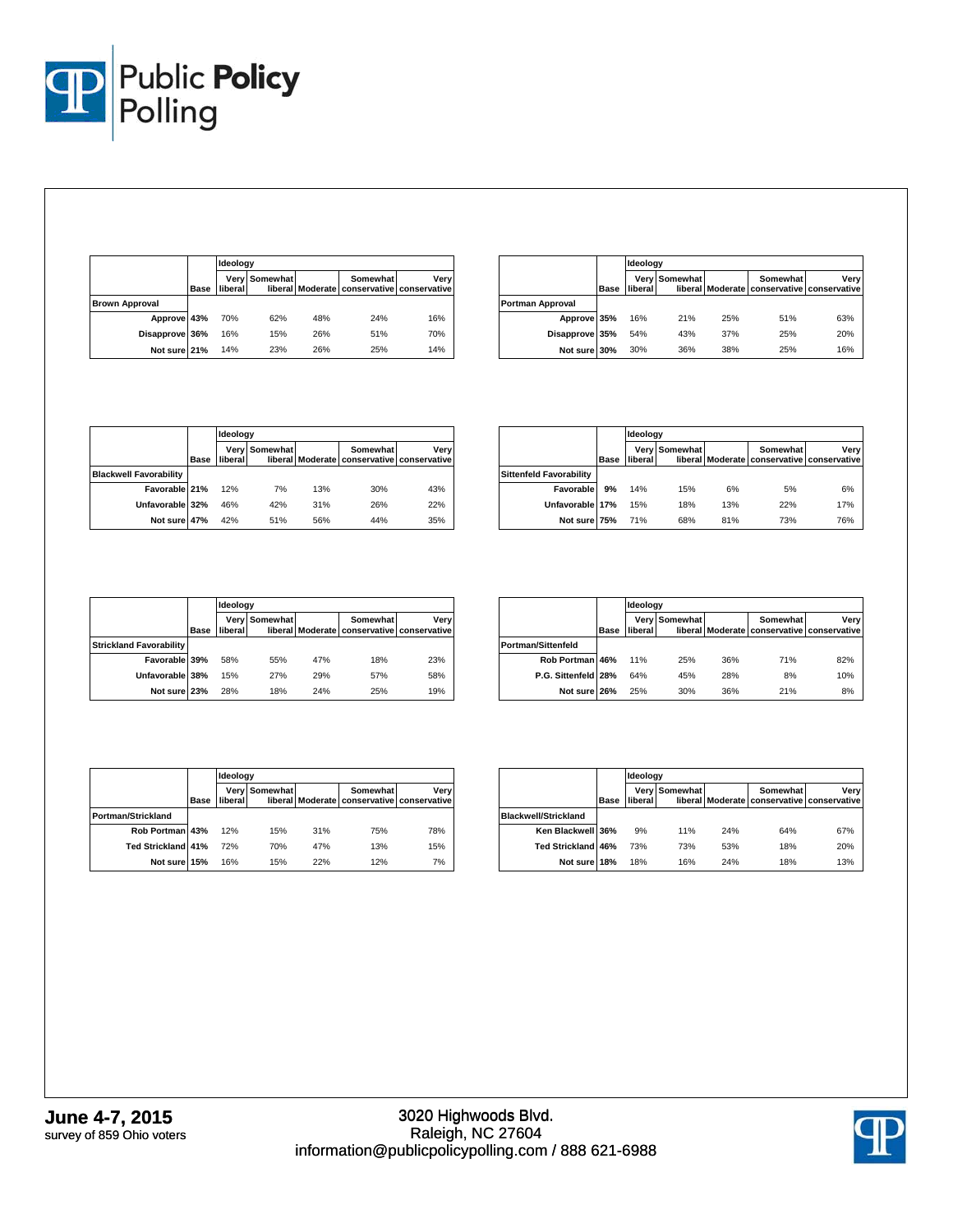

|                       |             | Gender |     |
|-----------------------|-------------|--------|-----|
|                       | <b>Base</b> | Woman  | Man |
| <b>Brown Approval</b> |             |        |     |
| Approve 43%           |             | 46%    | 39% |
| Disapprove 36%        |             | 28%    | 44% |
| Not sure 21%          |             | 26%    | 17% |

|                         |             | Gender |     |
|-------------------------|-------------|--------|-----|
|                         | <b>Base</b> | Woman  | Man |
| <b>Portman Approval</b> |             |        |     |
| Approve 35%             |             | 30%    | 41% |
| Disapprove 35%          |             | 34%    | 36% |
| Not sure 30%            |             | 36%    | 23% |

|                               |             | Gender |     |
|-------------------------------|-------------|--------|-----|
|                               | <b>Base</b> | Womanl | Man |
| <b>Blackwell Favorability</b> |             |        |     |
| Favorable 21%                 |             | 18%    | 24% |
| Unfavorable 32%               |             | 29%    | 36% |
| Not sure 47%                  |             | 53%    | 40% |

|                                |             | Gender       |     |
|--------------------------------|-------------|--------------|-----|
|                                | <b>Base</b> | <b>Woman</b> | Man |
| <b>Sittenfeld Favorability</b> |             |              |     |
| <b>Favorable</b>               | 9%          | 9%           | 8%  |
| Unfavorable 17%                |             | 15%          | 19% |
| Not sure 75%                   |             | 76%          | 73% |

|                                |             | Gender       |     |
|--------------------------------|-------------|--------------|-----|
|                                | <b>Base</b> | <b>Woman</b> | Man |
| <b>Strickland Favorability</b> |             |              |     |
| Favorable 39%                  |             | 39%          | 39% |
| Unfavorable 38%                |             | 33%          | 43% |
| Not sure 23%                   |             | 27%          | 17% |

|                           |             | Gender       |     |
|---------------------------|-------------|--------------|-----|
|                           | <b>Base</b> | <b>Woman</b> | Man |
| <b>Portman/Strickland</b> |             |              |     |
| Rob Portman 43%           |             | 39%          | 48% |
| <b>Ted Strickland 41%</b> |             | 43%          | 39% |
| Not sure 15%              |             | 18%          | 12% |

|                           |             | Gender |     |
|---------------------------|-------------|--------|-----|
|                           | <b>Base</b> | Womanl | Man |
| <b>Portman/Sittenfeld</b> |             |        |     |
| Rob Portman 46%           |             | 39%    | 55% |
| P.G. Sittenfeld 28%       |             | 33%    | 22% |
| Not sure 26%              |             | 29%    | 22% |

|                             |             | Gender     |     |
|-----------------------------|-------------|------------|-----|
|                             | <b>Base</b> | Woman      | Man |
| <b>Blackwell/Strickland</b> |             |            |     |
| Ken Blackwell 36%           |             | <b>29%</b> | 44% |
| Ted Strickland 46%          |             | 48%        | 43% |
| Not sure 18%                |             | <b>23%</b> | 13% |

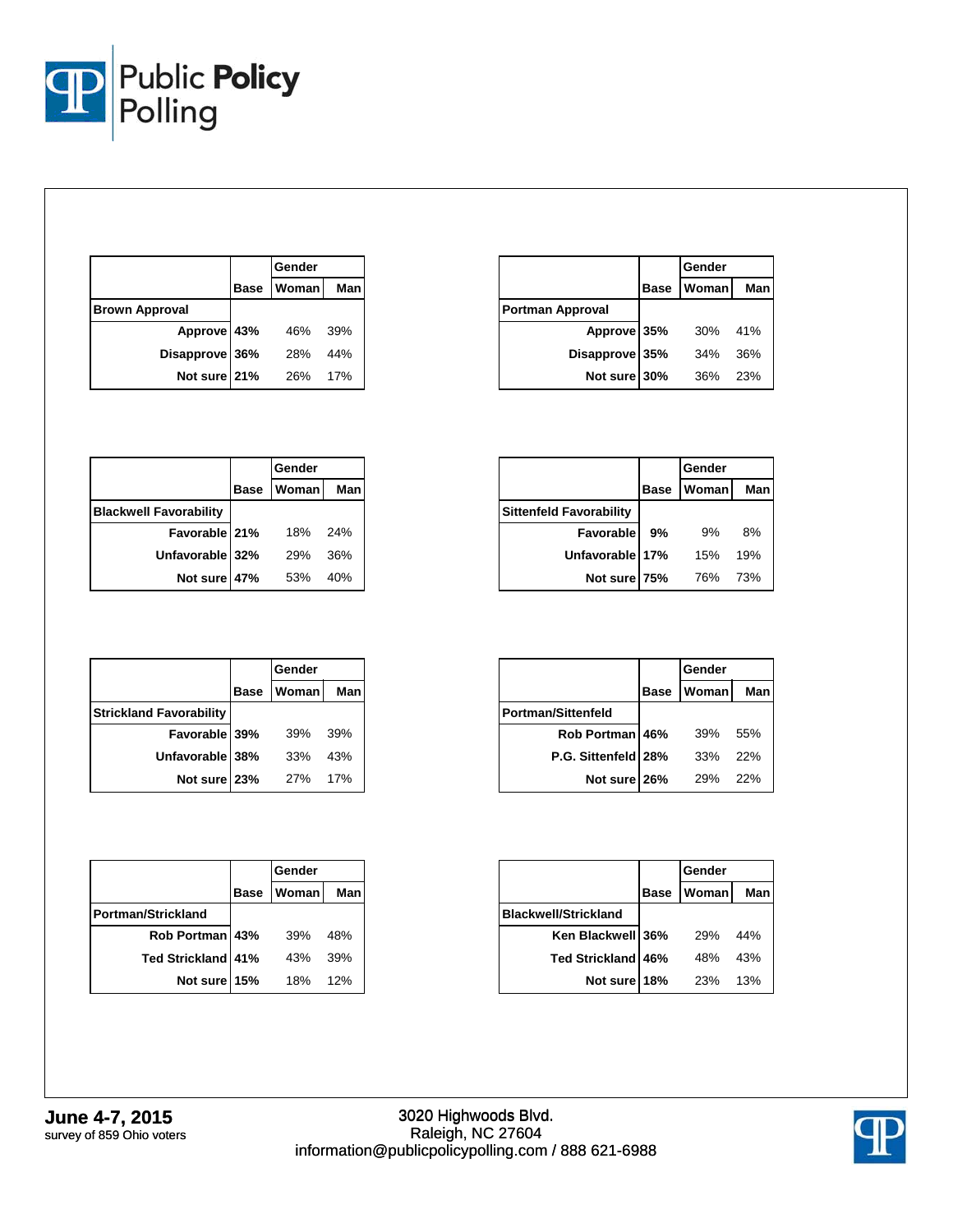

|                       |      | Party |                     |                        |
|-----------------------|------|-------|---------------------|------------------------|
|                       | Base |       | Democrat Republican | Independent<br>/ Other |
| <b>Brown Approval</b> |      |       |                     |                        |
| Approve 43%           |      | 70%   | 19%                 | 34%                    |
| Disapprove 36%        |      | 17%   | 59%                 | 31%                    |
| Not sure 21%          |      | 13%   | 23%                 | 35%                    |

|                         |             | Party |                     |                        |
|-------------------------|-------------|-------|---------------------|------------------------|
|                         | <b>Base</b> |       | Democrat Republican | Independent<br>/ Other |
| <b>Portman Approval</b> |             |       |                     |                        |
| Approve 35%             |             | 23%   | 57%                 | 20%                    |
| Disapprove 35%          |             | 47%   | 20%                 | 38%                    |
| Not sure 30%            |             | 30%   | 22%                 | 42%                    |

|                               |             | Party |                     |                        |
|-------------------------------|-------------|-------|---------------------|------------------------|
|                               | <b>Base</b> |       | Democrat Republican | Independent<br>/ Other |
| <b>Blackwell Favorability</b> |             |       |                     |                        |
| Favorable 21%                 |             | 15%   | 31%                 | 14%                    |
| Unfavorable 32%               |             | 44%   | 22%                 | 29%                    |
| Not sure 47%                  |             | 41%   | 47%                 | 57%                    |

|                                |             | Party |                     |                        |
|--------------------------------|-------------|-------|---------------------|------------------------|
|                                | <b>Base</b> |       | Democrat Republican | Independent<br>/ Other |
| <b>Sittenfeld Favorability</b> |             |       |                     |                        |
| Favorable                      | 9%          | 16%   | 4%                  | 2%                     |
| Unfavorable 17%                |             | 18%   | 18%                 | 13%                    |
| Not sure 75%                   |             | 66%   | 78%                 | 84%                    |

|                                |             | Party |                     |                        |
|--------------------------------|-------------|-------|---------------------|------------------------|
|                                | <b>Base</b> |       | Democrat Republican | Independent<br>/ Other |
| <b>Strickland Favorability</b> |             |       |                     |                        |
| Favorable 39%                  |             | 58%   | 21%                 | 37%                    |
| Unfavorable 38%                |             | 24%   | 56%                 | 32%                    |
| Not sure 23%                   |             | 17%   | 23%                 | 31%                    |

|                           |             | Party |                     |                        |
|---------------------------|-------------|-------|---------------------|------------------------|
|                           | <b>Base</b> |       | Democrat Republican | Independent<br>/ Other |
| <b>Portman/Sittenfeld</b> |             |       |                     |                        |
| Rob Portman 46%           |             | 20%   | 83%                 | 34%                    |
| P.G. Sittenfeld 28%       |             | 53%   | 5%                  | 22%                    |
| Not sure 26%              |             | 27%   | 13%                 | 44%                    |

|                    |             | Party |                     |                        |
|--------------------|-------------|-------|---------------------|------------------------|
|                    | <b>Base</b> |       | Democrat Republican | Independent<br>/ Other |
| Portman/Strickland |             |       |                     |                        |
| Rob Portman 43%    |             | 15%   | 82%                 | 31%                    |
| Ted Strickland 41% |             | 72%   | 9%                  | 41%                    |
| Not sure 15%       |             | 13%   | 9%                  | 29%                    |

|                             |             | Party |                     |                        |  |  |  |  |
|-----------------------------|-------------|-------|---------------------|------------------------|--|--|--|--|
|                             | <b>Base</b> |       | Democrat Republican | Independent<br>/ Other |  |  |  |  |
| <b>Blackwell/Strickland</b> |             |       |                     |                        |  |  |  |  |
| Ken Blackwell 36%           |             | 11%   | 70%                 | 23%                    |  |  |  |  |
| <b>Ted Strickland 46%</b>   |             | 75%   | 14%                 | 45%                    |  |  |  |  |
| Not sure 18%                |             | 14%   | 15%                 | 32%                    |  |  |  |  |

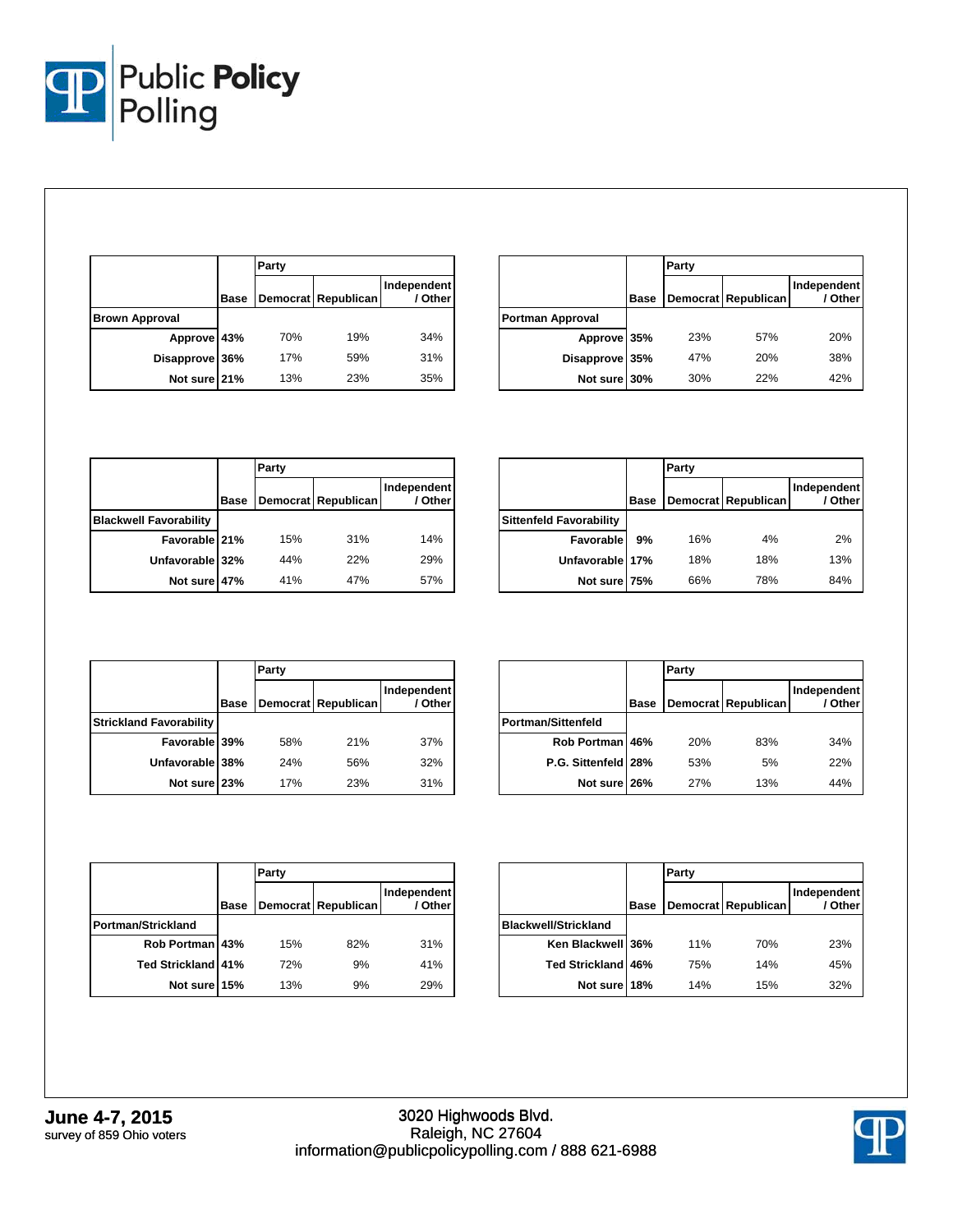

|                       |             | Race |                                 |     |  |
|-----------------------|-------------|------|---------------------------------|-----|--|
|                       | <b>Base</b> |      | African<br>White American Other |     |  |
| <b>Brown Approval</b> |             |      |                                 |     |  |
| Approve 43% 42%       |             |      | 44%                             | 48% |  |
| Disapprove 36%        |             | 37%  | 26%                             | 33% |  |
| Not sure 21%          |             | 20%  | 30%                             | 19% |  |

|                         |             | Race |                                 |     |  |
|-------------------------|-------------|------|---------------------------------|-----|--|
|                         | <b>Base</b> |      | African<br>White American Other |     |  |
| <b>Portman Approval</b> |             |      |                                 |     |  |
| Approve 35% 37%         |             |      | 23%                             | 42% |  |
| Disapprove 35%          |             | 34%  | 38%                             | 34% |  |
| Not sure 30%            |             | 29%  | 39%                             | 24% |  |

|                               |             | Race |                                   |     |  |
|-------------------------------|-------------|------|-----------------------------------|-----|--|
|                               | <b>Base</b> |      | African<br>White American   Other |     |  |
| <b>Blackwell Favorability</b> |             |      |                                   |     |  |
| Favorable 21% 22%             |             |      | 14%                               | 12% |  |
| Unfavorable 32%               |             | 32%  | 39%                               | 28% |  |
| Not sure 47%                  |             | 46%  | 47%                               | 60% |  |

|                                |             | Race |                                 |     |  |
|--------------------------------|-------------|------|---------------------------------|-----|--|
|                                | <b>Base</b> |      | African<br>White American Other |     |  |
| <b>Sittenfeld Favorability</b> |             |      |                                 |     |  |
| Favorable                      | 9%          | 7%   | 14% 11%                         |     |  |
| Unfavorable 17%                |             | 17%  | 17%                             | 12% |  |
| Not sure 75%                   |             | 75%  | 69%                             | 77% |  |

|                                |      | Race |                                 |     |  |
|--------------------------------|------|------|---------------------------------|-----|--|
|                                | Base |      | African<br>White American Other |     |  |
| <b>Strickland Favorability</b> |      |      |                                 |     |  |
| Favorable 39%                  |      | 38%  | 52%                             | 36% |  |
| Unfavorable 38%                |      | 40%  | 25%                             | 36% |  |
| Not sure 23%                   |      | 22%  | 23%                             | 28% |  |

|                         |             | Race |                                   |     |  |  |
|-------------------------|-------------|------|-----------------------------------|-----|--|--|
|                         | <b>Base</b> |      | African<br>White American   Other |     |  |  |
| Portman/Sittenfeld      |             |      |                                   |     |  |  |
| Rob Portman 46% 52%     |             |      | 12%                               | 40% |  |  |
| P.G. Sittenfeld 28% 24% |             |      | 56%                               | 27% |  |  |
| <b>Not sure 26%</b> 24% |             |      | 32%                               | 33% |  |  |

|                           |             | Race  |                                     |     |  |
|---------------------------|-------------|-------|-------------------------------------|-----|--|
|                           | <b>Base</b> |       | African I<br>White American   Other |     |  |
| <b>Portman/Strickland</b> |             |       |                                     |     |  |
| Rob Portman 43% 48%       |             |       | 12% 45%                             |     |  |
| <b>Ted Strickland 41%</b> |             | - 37% | 72%                                 | 32% |  |
| <b>Not sure 15%</b> 14%   |             |       | 17% 22%                             |     |  |

|                             |             | Race |                                 |     |  |
|-----------------------------|-------------|------|---------------------------------|-----|--|
|                             | <b>Base</b> |      | African<br>White American Other |     |  |
| <b>Blackwell/Strickland</b> |             |      |                                 |     |  |
| Ken Blackwell 36% 41%       |             |      | 5%                              | 31% |  |
| Ted Strickland 46%          |             | 42%  | 72%                             | 46% |  |
| Not sure 18%                |             | 18%  | 22%                             | 22% |  |

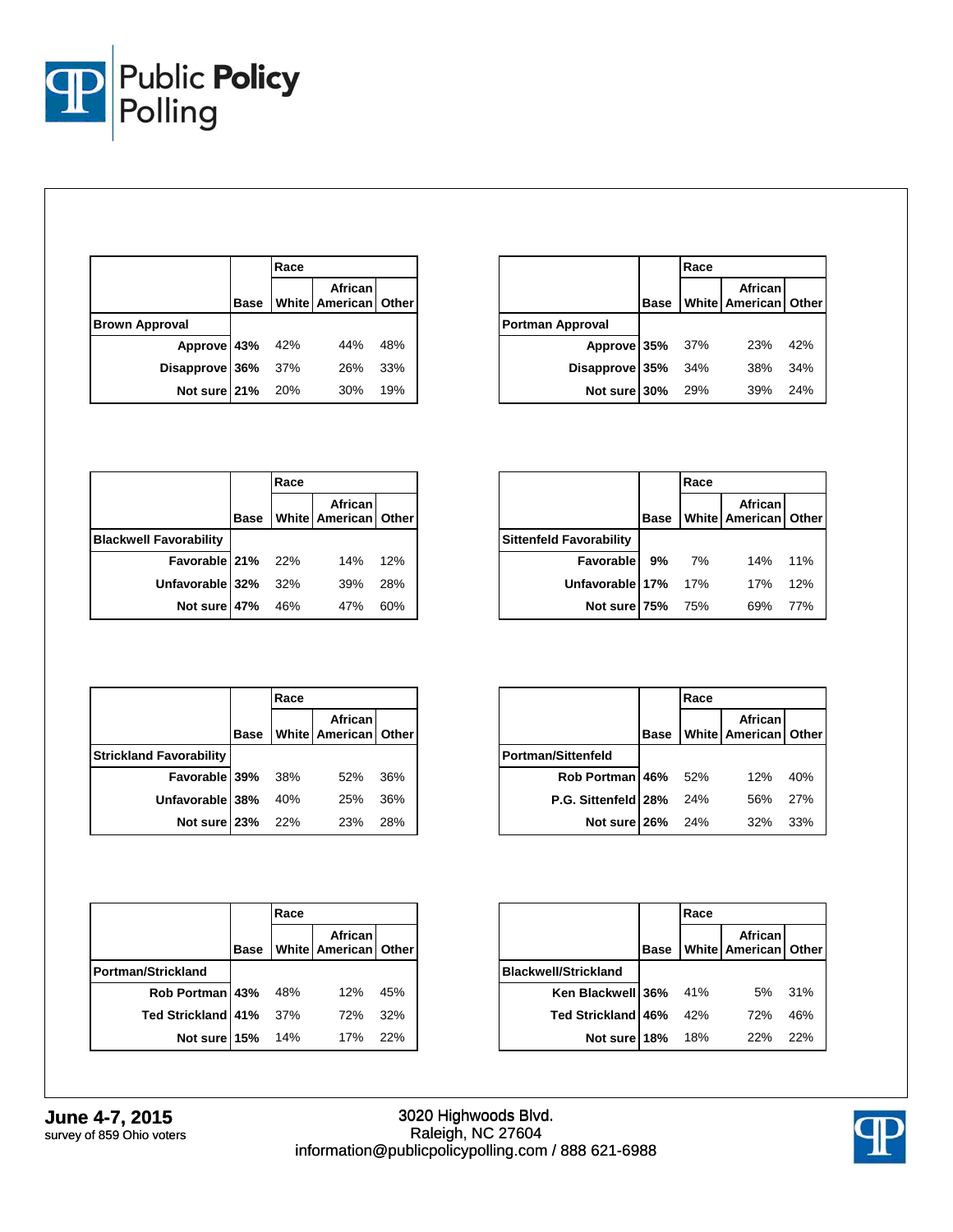

|                            |             | Age           |                            |       |                     |  |  |
|----------------------------|-------------|---------------|----------------------------|-------|---------------------|--|--|
|                            | <b>Base</b> | $18$ to<br>29 | $\frac{30 \text{ to}}{45}$ | 46 to | Older<br>65 than 65 |  |  |
| <b>Brown Approval</b>      |             |               |                            |       |                     |  |  |
| Approve 43% 36% 43% 45%    |             |               |                            |       | 44%                 |  |  |
| Disapprove 36% 18% 36% 41% |             |               |                            |       | 37%                 |  |  |
| Not sure 21%               |             | 47% 21% 15%   |                            |       | 20%                 |  |  |

|                            |             | Age           |               |       |                            |  |  |
|----------------------------|-------------|---------------|---------------|-------|----------------------------|--|--|
|                            | <b>Base</b> | $18$ to<br>29 | $30$ to<br>45 | 46 to | <b>Older</b><br>65 than 65 |  |  |
| <b>Portman Approval</b>    |             |               |               |       |                            |  |  |
| Approve 35% 29% 33% 36%    |             |               |               |       | 41%                        |  |  |
| Disapprove 35% 26% 28% 40% |             |               |               |       | 40%                        |  |  |
| Not sure 30% 45%           |             |               | 40%           | 24%   | 20%                        |  |  |

|                                 |             | Age           |               |       |                     |  |
|---------------------------------|-------------|---------------|---------------|-------|---------------------|--|
|                                 | <b>Base</b> | $18$ to<br>29 | $30$ to<br>45 | 46 to | Older<br>65 than 65 |  |
| <b>Blackwell Favorability</b>   |             |               |               |       |                     |  |
| <b>Favorable 21%</b> 5% 17% 27% |             |               |               |       | 24%                 |  |
| Unfavorable 32%                 |             |               | 38% 31% 33%   |       | 29%                 |  |
| Not sure 47%                    |             | 57% 52%       |               | 40%   | 47%                 |  |

|                                |             | Age                    |             |       |                     |
|--------------------------------|-------------|------------------------|-------------|-------|---------------------|
|                                | <b>Base</b> | 18 <sub>to</sub><br>29 | 30 to<br>45 | 46 to | Older<br>65 than 65 |
| <b>Sittenfeld Favorability</b> |             |                        |             |       |                     |
| Favorable 9%                   |             | 15% 13%                |             | 5%    | 6%                  |
| Unfavorable 17% 8% 15% 21%     |             |                        |             |       | 17%                 |
| Not sure 75%                   |             | 77% 72% 74%            |             |       | 77%                 |

|                                |             | Age         |             |       |                            |
|--------------------------------|-------------|-------------|-------------|-------|----------------------------|
|                                | <b>Base</b> | 18 to<br>29 | 30 to<br>45 | 46 to | <b>Older</b><br>65 than 65 |
| <b>Strickland Favorability</b> |             |             |             |       |                            |
| Favorable 39%                  |             | 44% 34%     |             | 43%   | 37%                        |
| Unfavorable 38%                |             | 18%         | 40%         | 42%   | 40%                        |
| Not sure 23%                   |             | 38%         | 26%         | 15%   | 22%                        |

|                                        |             | Age           |                            |       |                     |
|----------------------------------------|-------------|---------------|----------------------------|-------|---------------------|
|                                        | <b>Base</b> | $18$ to<br>29 | $\frac{30 \text{ to}}{45}$ | 46 to | Older<br>65 than 65 |
| <b>Portman/Sittenfeld</b>              |             |               |                            |       |                     |
| <b>Rob Portman 46%</b> 29% 47% 48%     |             |               |                            |       | 53%                 |
| <b>P.G. Sittenfeld 28%</b> 29% 28% 30% |             |               |                            |       | 24%                 |
| Not sure 26% 43% 25% 22%               |             |               |                            |       | 22%                 |

|                                    |      | Age           |               |         |                     |
|------------------------------------|------|---------------|---------------|---------|---------------------|
|                                    | Base | $18$ to<br>29 | $30$ to<br>45 | 46 to l | Older<br>65 than 65 |
| Portman/Strickland                 |      |               |               |         |                     |
| <b>Rob Portman 43%</b> 30% 40% 45% |      |               |               |         | 53%                 |
| Ted Strickland 41% 43% 42% 44%     |      |               |               |         | 36%                 |
| Not sure 15% 27% 18% 12%           |      |               |               |         | 11%                 |

|                                  |      | Age           |             |       |                     |
|----------------------------------|------|---------------|-------------|-------|---------------------|
|                                  | Base | $18$ to<br>29 | 30 to<br>45 | 46 to | Older<br>65 than 65 |
| <b>Blackwell/Strickland</b>      |      |               |             |       |                     |
| <b>Ken Blackwell 36%</b> 18% 32% |      |               |             | 38%   | 47%                 |
| <b>Ted Strickland 46%</b>        |      | 55%           | 48%         | 46%   | 37%                 |
| Not sure 18%                     |      | 28%           | 20%         | 16%   | 15%                 |

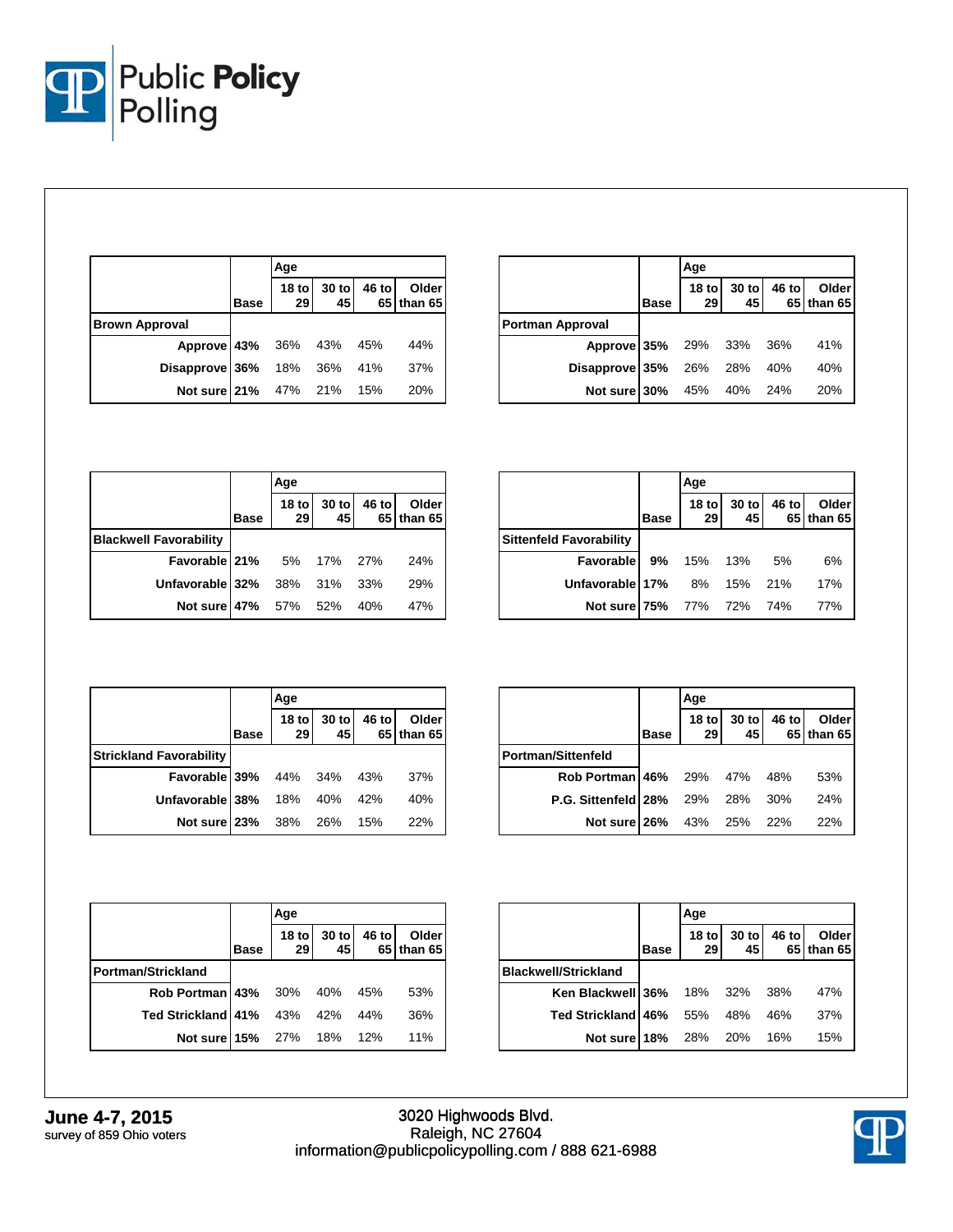

|                       | Mode |                            |
|-----------------------|------|----------------------------|
|                       |      | <b>Base Phone Internet</b> |
| <b>Brown Approval</b> |      |                            |
| Approve 43% 45%       |      | 36%                        |
| Disapprove 36%        | 40%  | 17%                        |
| Not sure 21%          | 15%  | 47%                        |

|                         |      | <b>Mode</b> |                       |
|-------------------------|------|-------------|-----------------------|
|                         | Base |             | <b>Phone</b> Internet |
| <b>Portman Approval</b> |      |             |                       |
| Approve 35%             |      | 38%         | 24%                   |
| Disapprove 35%          |      | 38%         | 22%                   |
| Not sure 30%            |      | 24%         | 54%                   |

|                               |             | Mode |                       |
|-------------------------------|-------------|------|-----------------------|
|                               | <b>Base</b> |      | <b>Phone</b> Internet |
| <b>Blackwell Favorability</b> |             |      |                       |
| Favorable 21%                 |             | 23%  | 13%                   |
| Unfavorable 32%               |             | 33%  | 28%                   |
| Not sure 47%                  |             | 44%  | 59%                   |

|                                |             | Mode |                       |
|--------------------------------|-------------|------|-----------------------|
|                                | <b>Base</b> |      | <b>Phone</b> Internet |
| <b>Sittenfeld Favorability</b> |             |      |                       |
| Favorable                      | 9%          | 6%   | 19%                   |
| Unfavorable 17%                |             | 18%  | 12%                   |
| Not sure 75%                   |             | 76%  | 69%                   |

|                                | Mode |                            |
|--------------------------------|------|----------------------------|
|                                |      | <b>Base Phone Internet</b> |
| <b>Strickland Favorability</b> |      |                            |
| Favorable 39%                  | 42%  | 28%                        |
| Unfavorable 38%                | 40%  | 31%                        |
| Not sure 23%                   | 18%  | 41%                        |

|                           |             | Mode |                       |
|---------------------------|-------------|------|-----------------------|
|                           | <b>Base</b> |      | <b>Phone</b> Internet |
| <b>Portman/Strickland</b> |             |      |                       |
| Rob Portman 43%           |             | 46%  | 33%                   |
| Ted Strickland 41%        |             | 44%  | 31%                   |
| Not sure 15%              |             | 10%  | 36%                   |

|                       |             | Mode |                       |
|-----------------------|-------------|------|-----------------------|
|                       | <b>Base</b> |      | <b>Phone</b> Internet |
| Portman/Sittenfeld    |             |      |                       |
| Rob Portman 46%       |             | 49%  | 36%                   |
| P.G. Sittenfeld   28% |             | 30%  | 20%                   |
| Not sure 26%          |             | 21%  | 44%                   |

|                             |             | Mode |                       |
|-----------------------------|-------------|------|-----------------------|
|                             | <b>Base</b> |      | <b>Phone</b> Internet |
| <b>Blackwell/Strickland</b> |             |      |                       |
| Ken Blackwell 36%           |             | 38%  | 28%                   |
| <b>Ted Strickland 46%</b>   |             | 48%  | 38%                   |
| Not sure 18%                |             | 14%  | 34%                   |

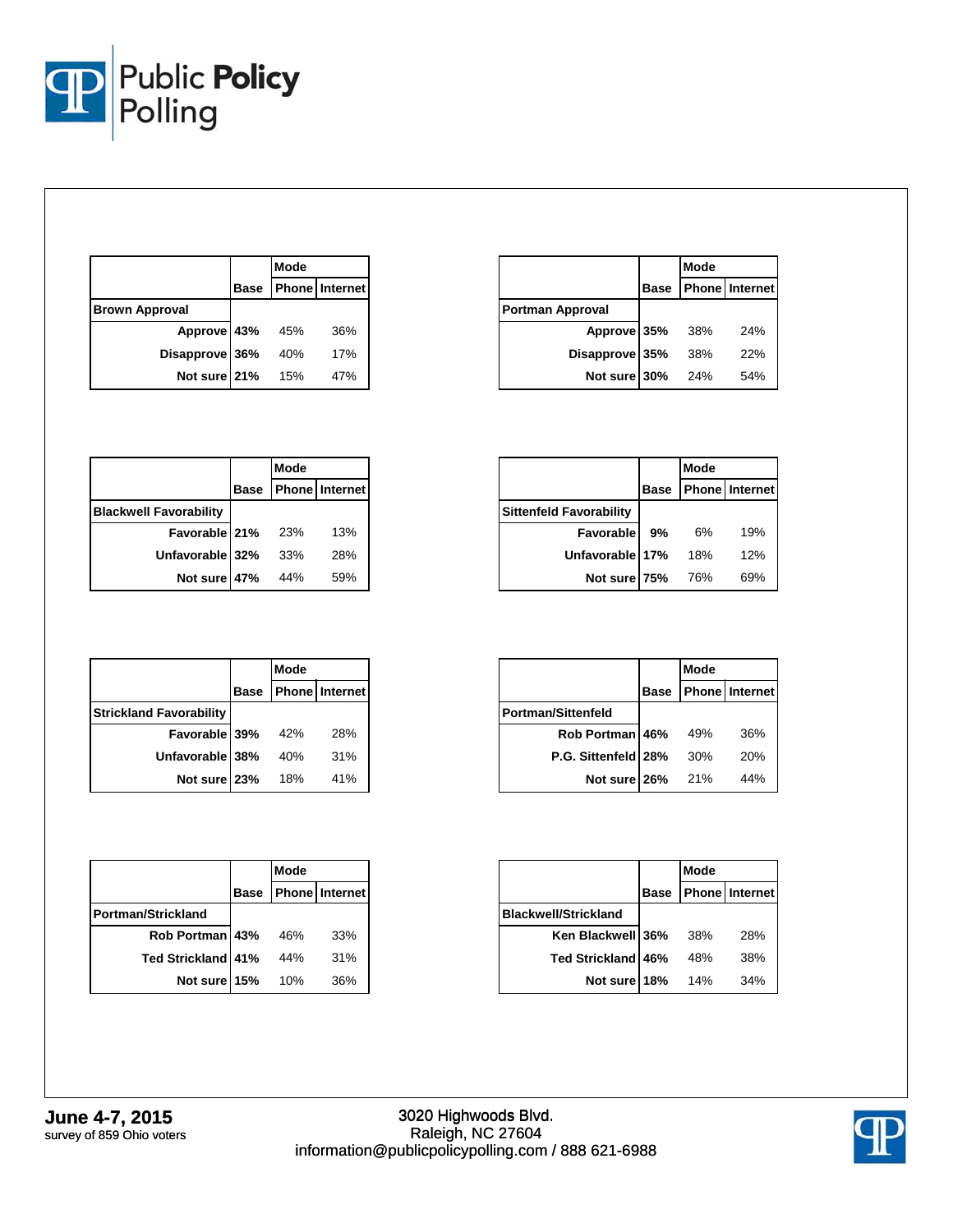

# **Ohio Survey Results**

| Ω1 | Do you have a favorable or unfavorable opinion<br>of P.G. Sittenfeld?                                                         |     |
|----|-------------------------------------------------------------------------------------------------------------------------------|-----|
|    |                                                                                                                               | 13% |
|    |                                                                                                                               |     |
|    |                                                                                                                               | 69% |
| Q2 | Do you have a favorable or unfavorable opinion<br>of Ted Strickland?                                                          |     |
|    |                                                                                                                               |     |
|    |                                                                                                                               |     |
|    |                                                                                                                               |     |
| Q3 | (Democrats) If the Democratic candidates for<br>US Senate were P.G. Sittenfeld and Ted<br>Strickland, who would you vote for? |     |
|    |                                                                                                                               |     |
|    |                                                                                                                               | 65% |
|    |                                                                                                                               | 22% |
|    |                                                                                                                               |     |

| Q4 | Would you describe yourself as very liberal,<br>somewhat liberal, moderate, somewhat<br>conservative, or very conservative? |    |
|----|-----------------------------------------------------------------------------------------------------------------------------|----|
|    |                                                                                                                             |    |
|    |                                                                                                                             |    |
|    |                                                                                                                             |    |
|    |                                                                                                                             |    |
|    |                                                                                                                             |    |
| q5 | If you are a woman, press 1. If a man, press 2.                                                                             |    |
|    |                                                                                                                             |    |
|    |                                                                                                                             |    |
| Q6 | If you are white, press 1. If African American,<br>press 2. If other, press 3.                                              |    |
|    |                                                                                                                             |    |
|    |                                                                                                                             |    |
|    |                                                                                                                             | 6% |
| Q7 | If you are 18 to 45 years old, press 1. If 46 to<br>65, press 2. If you are older than 65, press 3.                         |    |
|    |                                                                                                                             |    |
|    |                                                                                                                             |    |
|    |                                                                                                                             |    |
|    |                                                                                                                             |    |

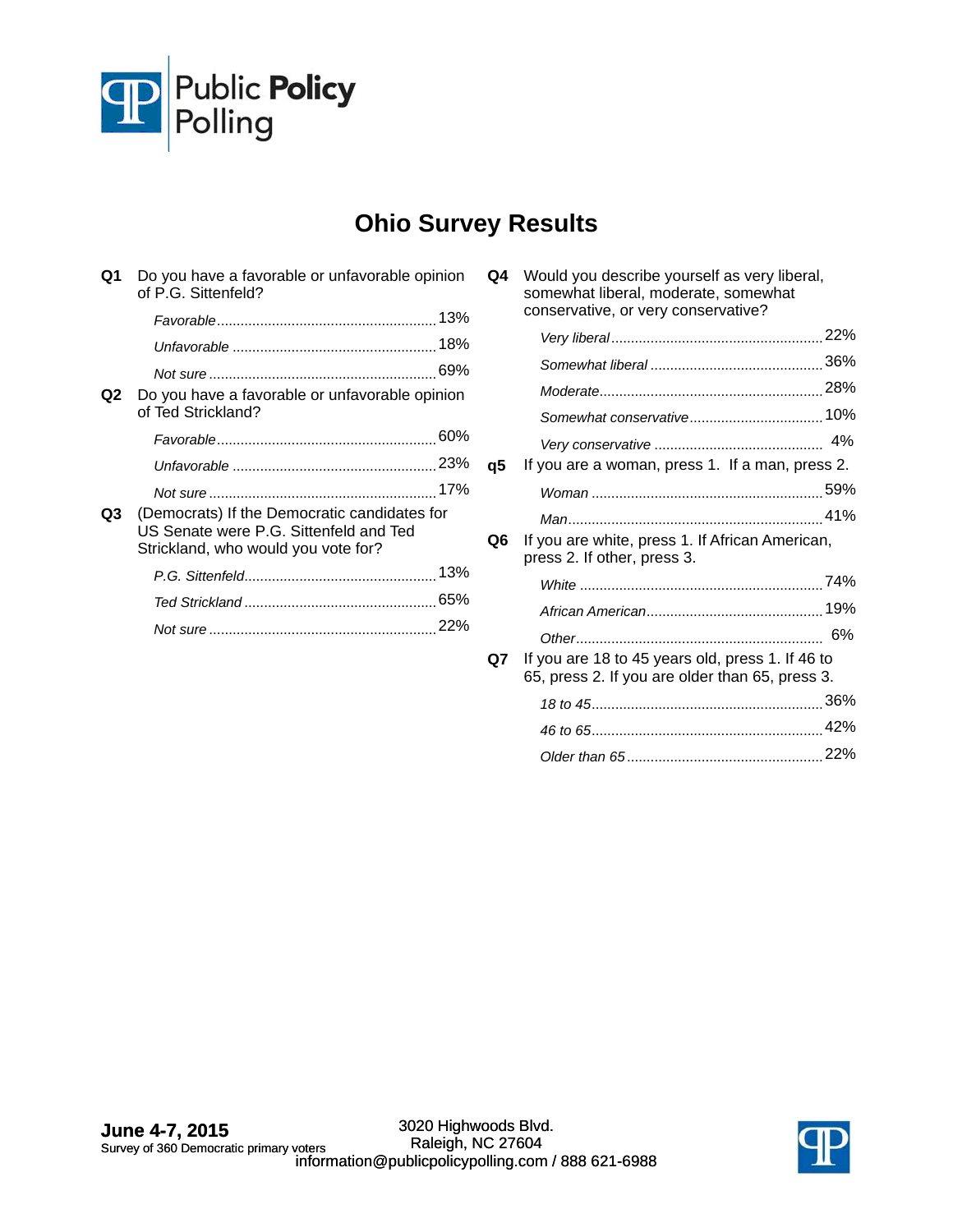

|                                |             |          | Ideoloav      |     |                                                        |      |  |  |
|--------------------------------|-------------|----------|---------------|-----|--------------------------------------------------------|------|--|--|
|                                | <b>Base</b> | liberall | Very Somewhat |     | Somewhat<br>liberal Moderate conservative conservative | Verv |  |  |
| <b>Sittenfeld Favorability</b> |             |          |               |     |                                                        |      |  |  |
| Favorable 13%                  |             | 16%      | 16%           | 7%  |                                                        | 26%  |  |  |
| Unfavorable 18%                |             | 19%      | 14%           | 13% | 40%                                                    | 25%  |  |  |
| Not sure 69%                   |             | 65%      | 69%           | 80% | 60%                                                    | 49%  |  |  |

|                                |      | Ideology |                      |     |                                                        |      |
|--------------------------------|------|----------|----------------------|-----|--------------------------------------------------------|------|
|                                | Base | liberal  | <b>Verv Somewhat</b> |     | Somewhat<br>liberal Moderate conservative conservative | Verv |
| <b>Strickland Favorability</b> |      |          |                      |     |                                                        |      |
| Favorable 60%                  |      | 65%      | 62%                  | 69% | 19%                                                    | 59%  |
| Unfavorable 23%                |      | 18%      | 23%                  | 19% | 50%                                                    | 18%  |
| Not sure 17%                   |      | 18%      | 15%                  | 13% | 31%                                                    | 22%  |

|                       |             |          | Ideology             |     |                                                        |      |  |
|-----------------------|-------------|----------|----------------------|-----|--------------------------------------------------------|------|--|
|                       | <b>Base</b> | liberall | <b>Verv Somewhat</b> |     | Somewhat<br>liberal Moderate conservative conservative | Verv |  |
| Sittenfeld/Strickland |             |          |                      |     |                                                        |      |  |
| P.G. Sittenfeld 13%   |             | 13%      | 16%                  | 6%  | 21%                                                    | 10%  |  |
| Ted Strickland 65%    |             | 75%      | 68%                  | 63% | 37%                                                    | 69%  |  |
| Not sure 22%          |             | 12%      | 16%                  | 30% | 42%                                                    | 21%  |  |

|                                |             | Gender |            |
|--------------------------------|-------------|--------|------------|
|                                | <b>Base</b> | Woman  | <b>Man</b> |
| <b>Sittenfeld Favorability</b> |             |        |            |
| Favorable 13%                  |             | 12%    | 14%        |
| Unfavorable 18%                |             | 17%    | 20%        |
| Not sure 69%                   |             | 71%    | 67%        |

|                                |             | Gender       |     |
|--------------------------------|-------------|--------------|-----|
|                                | <b>Base</b> | <b>Woman</b> | Man |
| <b>Strickland Favorability</b> |             |              |     |
| Favorable 60%                  |             | 56%          | 66% |
| Unfavorable 23%                |             | 22%          | 25% |
| Not sure 17%                   |             | 22%          | 10% |

|                       | <b>Base</b> | Woman | <b>Man</b> |
|-----------------------|-------------|-------|------------|
| Sittenfeld/Strickland |             |       |            |
| P.G. Sittenfeld 13%   |             | 11%   | 16%        |
| Ted Strickland 65%    |             | 64%   | 67%        |
| Not sure 22%          |             | 25%   | 17%        |
|                       |             |       |            |

**Gender**

|                                |             | Race |                                 |     |
|--------------------------------|-------------|------|---------------------------------|-----|
|                                | <b>Base</b> |      | African<br>White American Other |     |
| <b>Sittenfeld Favorability</b> |             |      |                                 |     |
| Favorable 13%                  |             | 12%  | 15%                             | 9%  |
| Unfavorable 18%                |             | 18%  | 20%                             | 6%  |
| Not sure 69%                   |             | 69%  | 65%                             | 86% |

|                                |             | Race |                                 |     |
|--------------------------------|-------------|------|---------------------------------|-----|
|                                | <b>Base</b> |      | African<br>White American Other |     |
| <b>Strickland Favorability</b> |             |      |                                 |     |
| Favorable 60%                  |             | 63%  | 49%                             | 61% |
| Unfavorable 23%                |             | 21%  | 29%                             | 25% |
| Not sure 17%                   |             | 16%  | 22%                             | 14% |

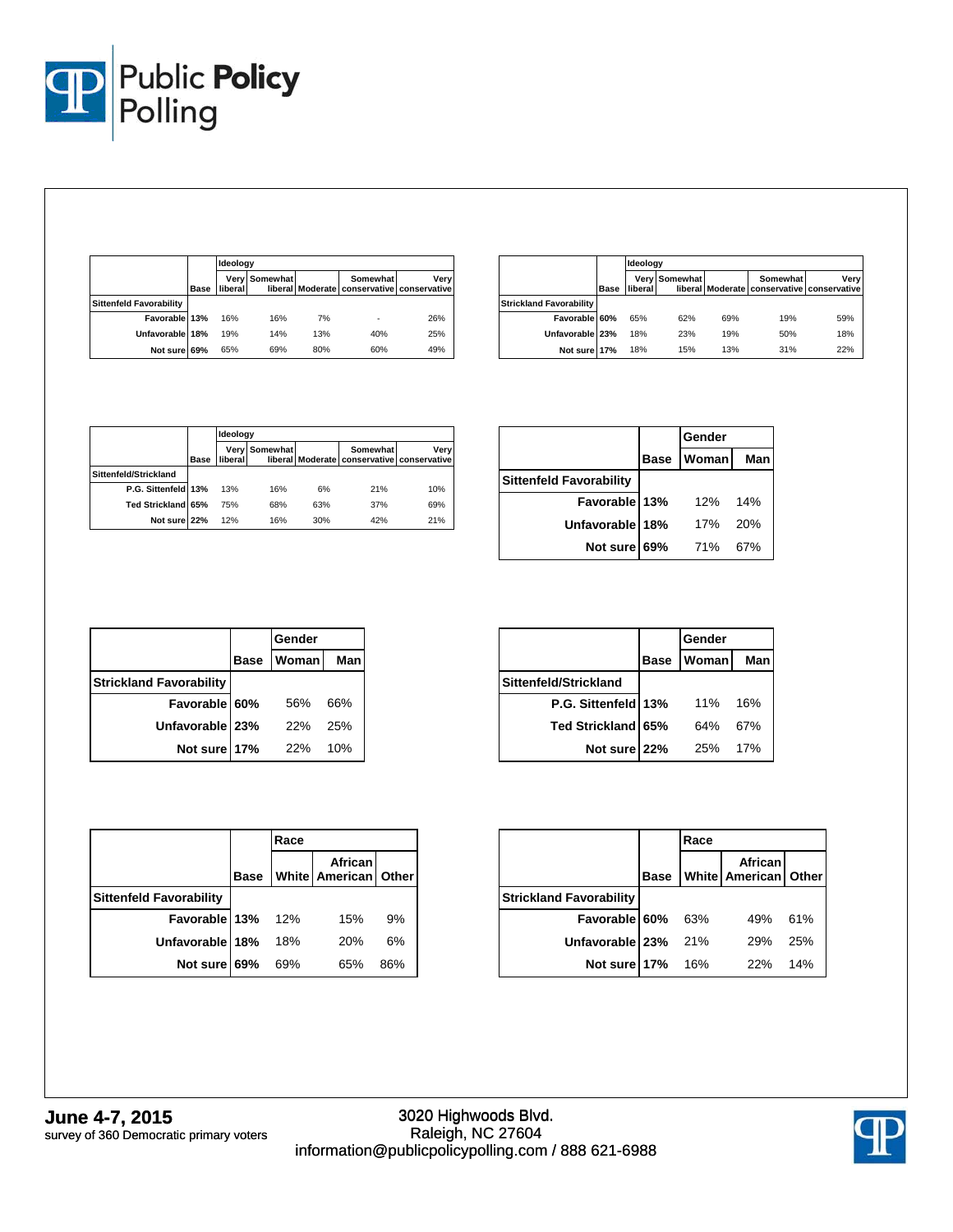

|                                |             | Race |                                     |     |
|--------------------------------|-------------|------|-------------------------------------|-----|
|                                | <b>Base</b> |      | African<br>White   American   Other |     |
| Sittenfeld/Strickland          |             |      |                                     |     |
| <b>P.G. Sittenfeld 13%</b> 13% |             |      | 12%                                 | 18% |
| Ted Strickland 65%             |             | 67%  | 58%                                 | 71% |
| Not sure 22%                   |             | 21%  | 30%                                 | 11% |

|                                |             | Age           |       |                      |
|--------------------------------|-------------|---------------|-------|----------------------|
|                                | <b>Base</b> | $18$ to<br>45 | 46 to | Olderl<br>65 than 65 |
| <b>Sittenfeld Favorability</b> |             |               |       |                      |
| Favorable 13% 20% 7%           |             |               |       | 10%                  |
| Unfavorable 18% 13% 22%        |             |               |       | 18%                  |
| Not sure 69% 67% 70%           |             |               |       | 72%                  |

|                                |             | Age           |       |                     |
|--------------------------------|-------------|---------------|-------|---------------------|
|                                | <b>Base</b> | $18$ to<br>45 | 46 to | Older<br>65 than 65 |
| <b>Strickland Favorability</b> |             |               |       |                     |
| <b>Favorable 60%</b> 47% 66%   |             |               |       | 71%                 |
| Unfavorable 23% 32% 22%        |             |               |       | 10%                 |
| Not sure 17% 21% 12%           |             |               |       | 19%                 |

|                                    |             | Age                    |       |                     |  |
|------------------------------------|-------------|------------------------|-------|---------------------|--|
|                                    | <b>Base</b> | 18 <sub>to</sub><br>45 | 46 to | Older<br>65 than 65 |  |
| Sittenfeld/Strickland              |             |                        |       |                     |  |
| <b>P.G. Sittenfeld 13%</b> 15% 14% |             |                        |       | 8%                  |  |
| Ted Strickland 65%                 |             | 62%                    | 66%   | 69%                 |  |
| Not sure 22%                       |             | 23% 20%                |       | 23%                 |  |

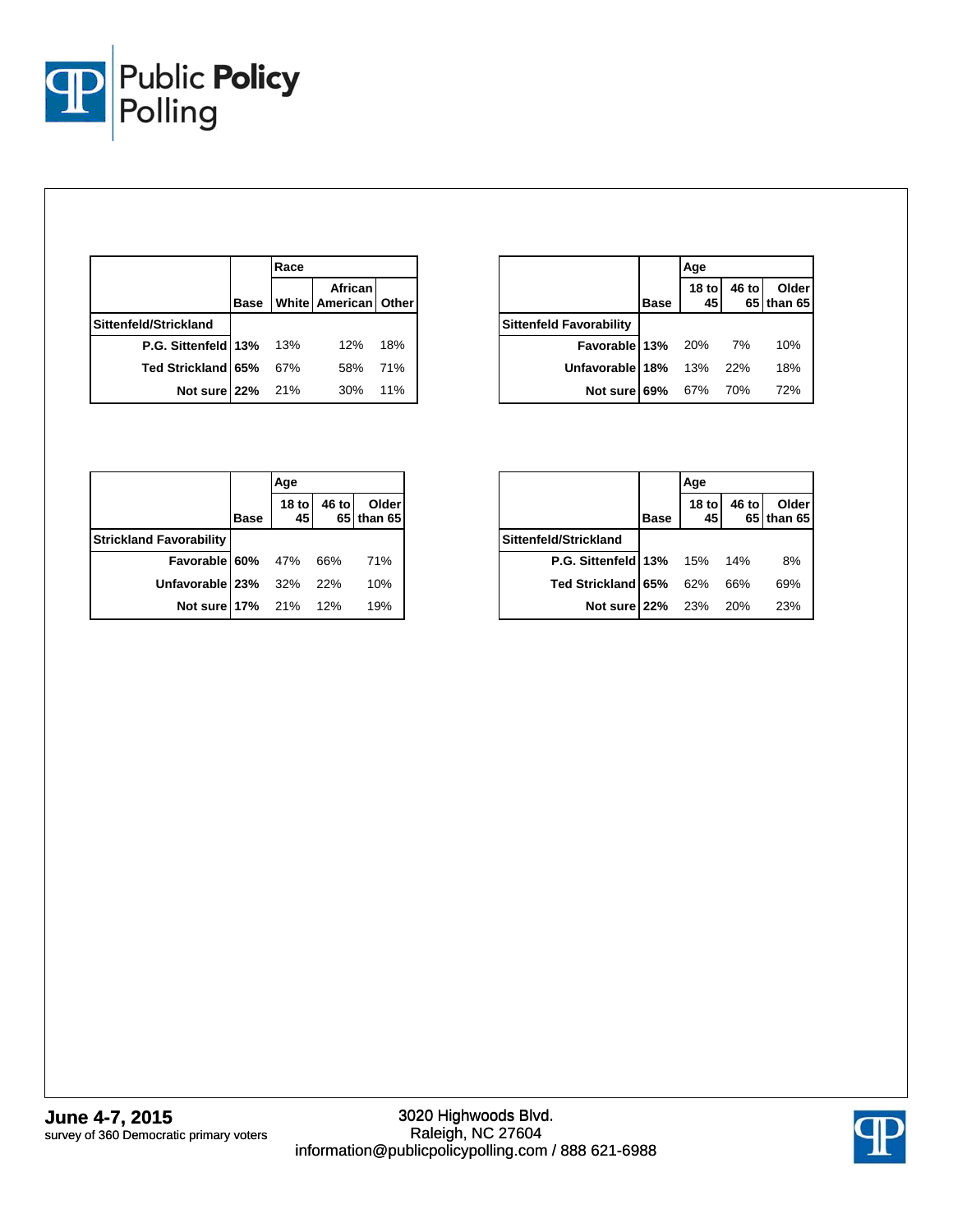

# **Ohio Survey Results**

| Q1 | Do you approve or disapprove of Senator Rob<br>Portman's job performance?                                                  |  |
|----|----------------------------------------------------------------------------------------------------------------------------|--|
|    |                                                                                                                            |  |
|    |                                                                                                                            |  |
|    |                                                                                                                            |  |
| Q2 | Do you have a favorable or unfavorable opinion<br>of Ken Blackwell?                                                        |  |
|    |                                                                                                                            |  |
|    |                                                                                                                            |  |
|    |                                                                                                                            |  |
| Q3 | (Republicans) If the Republican candidates for<br>US Senate were Ken Blackwell and Rob<br>Portman, who would you vote for? |  |
|    |                                                                                                                            |  |
|    |                                                                                                                            |  |
|    |                                                                                                                            |  |

|    | somewhat liberal, moderate, somewhat<br>conservative, or very conservative?                         |    |
|----|-----------------------------------------------------------------------------------------------------|----|
|    |                                                                                                     | 0% |
|    |                                                                                                     | 5% |
|    |                                                                                                     |    |
|    |                                                                                                     |    |
|    |                                                                                                     |    |
| q5 | If you are a woman, press 1. If a man, press 2.                                                     |    |
|    |                                                                                                     |    |
|    |                                                                                                     |    |
| Q6 | If you are 18 to 45 years old, press 1. If 46 to<br>65, press 2. If you are older than 65, press 3. |    |
|    |                                                                                                     |    |
|    |                                                                                                     |    |
|    |                                                                                                     |    |
|    |                                                                                                     |    |

**Q4** Would you describe yourself as very liberal,

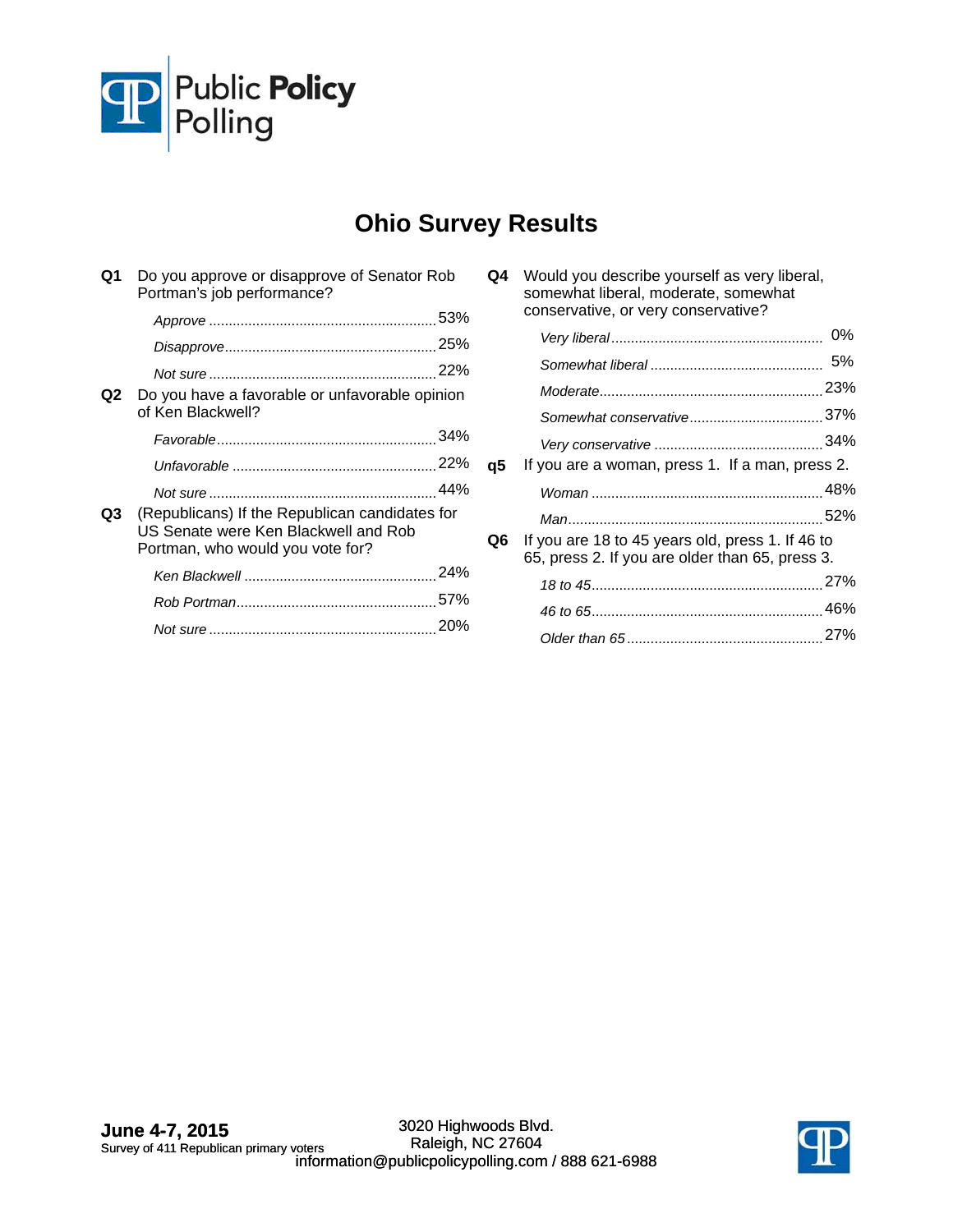

|                         |      | Ideology |               |     |          |                                                    |
|-------------------------|------|----------|---------------|-----|----------|----------------------------------------------------|
|                         | Base | liberal  | Very Somewhat |     | Somewhat | Verv<br>liberal Moderate conservative conservative |
| <b>Portman Approval</b> |      |          |               |     |          |                                                    |
| Approve 53%             |      | 26%      | 39%           | 34% | 59%      | 62%                                                |
| Disapprove 25%          |      | 74%      | 40%           | 29% | 20%      | 23%                                                |
| Not sure 22%            |      | ٠        | 21%           | 37% | 21%      | 15%                                                |

|                               |             | Ideology |               |     |                                                        |      |
|-------------------------------|-------------|----------|---------------|-----|--------------------------------------------------------|------|
|                               | <b>Base</b> | liberal  | Very Somewhat |     | Somewhat<br>liberal Moderate conservative conservative | Verv |
| <b>Blackwell Favorability</b> |             |          |               |     |                                                        |      |
| Favorable 34%                 |             | ٠        | 24%           | 18% | 33%                                                    | 47%  |
| Unfavorable 22%               |             | 74%      | 31%           | 26% | 21%                                                    | 20%  |
| Not sure 44%                  |             | 26%      | 45%           | 56% | 47%                                                    | 33%  |

|                          |             | Ideology |                      |     |                                                        |      |
|--------------------------|-------------|----------|----------------------|-----|--------------------------------------------------------|------|
|                          | <b>Base</b> | liberall | <b>Verv Somewhat</b> |     | Somewhat<br>liberal Moderate conservative conservative | Verv |
| <b>Blackwell/Portman</b> |             |          |                      |     |                                                        |      |
| Ken Blackwell 24%        |             | 74%      | 5%                   | 15% | 20%                                                    | 35%  |
| Rob Portman 57%          |             | 26%      | 58%                  | 62% | 60%                                                    | 50%  |
| Not sure 20%             |             | ٠        | 37%                  | 24% | 19%                                                    | 15%  |

|                  |      | Gender |      |
|------------------|------|--------|------|
|                  | Base | Woman  | Manl |
| Portman Approval |      |        |      |
| Approve 53%      |      | 47%    | 59%  |
| Disapprove 25%   |      | 21%    | 28%  |
| Not sure 22%     |      | 32%    | 13%  |

|                               |             | Gender |     |
|-------------------------------|-------------|--------|-----|
|                               | <b>Base</b> | Woman  | Man |
| <b>Blackwell Favorability</b> |             |        |     |
| Favorable 34%                 |             | 28%    | 39% |
| Unfavorable 22%               |             | 19%    | 26% |
| Not sure 44%                  |             | 53%    | 35% |

|                          |             | <b>Gender</b> |     |
|--------------------------|-------------|---------------|-----|
|                          | <b>Base</b> | Woman         | Man |
| <b>Blackwell/Portman</b> |             |               |     |
| Ken Blackwell 24%        |             | 23%           | 24% |
| Rob Portman 57%          |             | 54%           | 60% |
| Not sure 20%             |             | 23%           | 16% |

|                               | <b>Base</b> | 18 to $45$ | 46 to | Older<br>65 than 65 |
|-------------------------------|-------------|------------|-------|---------------------|
| <b>Portman Approval</b>       |             |            |       |                     |
| Approve 53% 47% 53%           |             |            |       | 60%                 |
| <b>Disapprove 25%</b> 23% 25% |             |            |       | 25%                 |
| Not sure 22% 29% 22%          |             |            |       | 15%                 |

|                               |             | Age                    |       |                     |
|-------------------------------|-------------|------------------------|-------|---------------------|
|                               | <b>Base</b> | 18 <sub>to</sub><br>45 | 46 to | Older<br>65 than 65 |
| <b>Blackwell Favorability</b> |             |                        |       |                     |
| <b>Favorable 34%</b> 20% 39%  |             |                        |       | 37%                 |
| Unfavorable 22% 29% 21%       |             |                        |       | 17%                 |
| Not sure 44% 50% 39%          |             |                        |       | 45%                 |